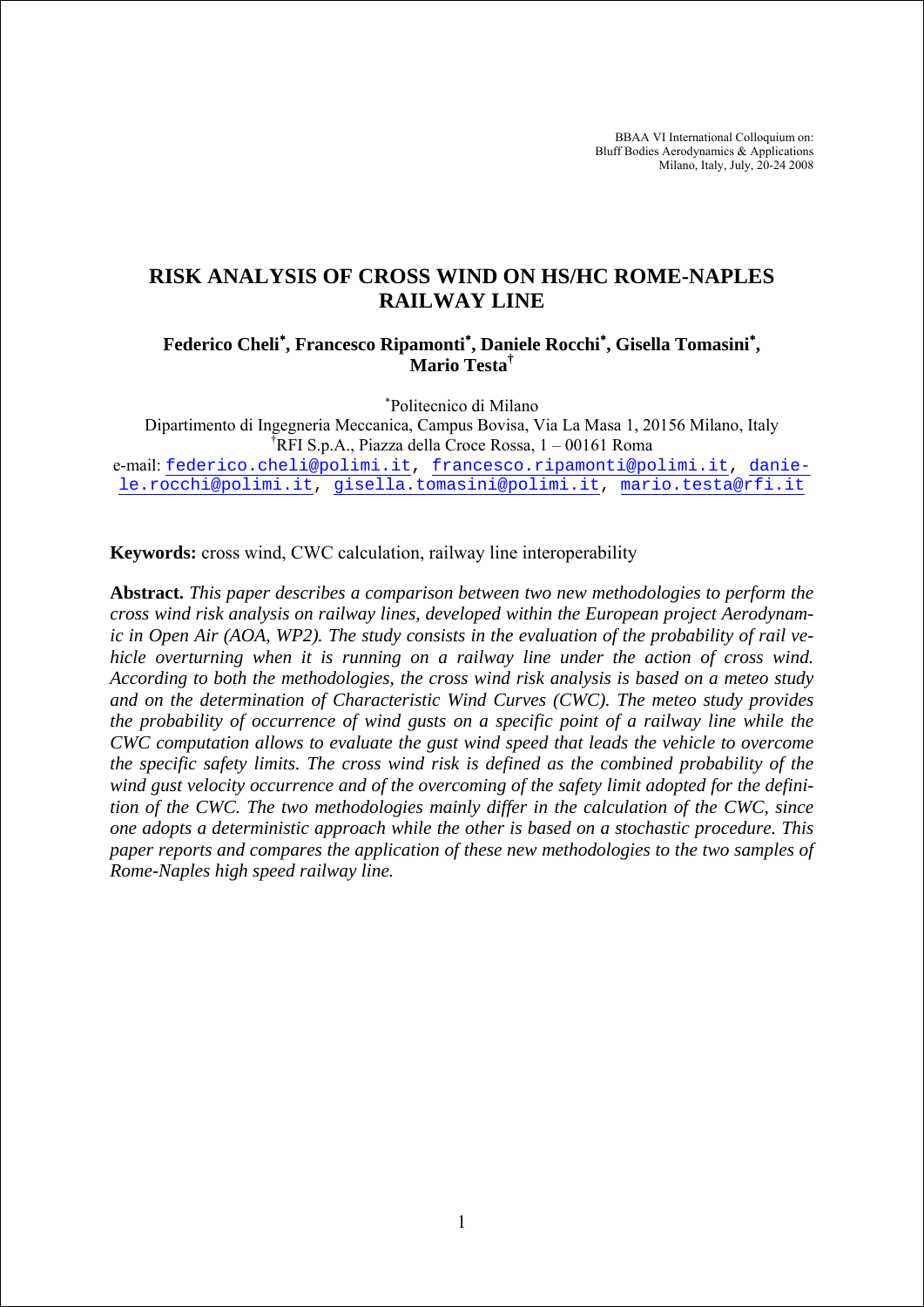#### **1 INTRODUCTION**

When a train is running on a railway line, one of the most critical problem, related to safety, is the risk of overturning, associated to the cross wind action.

Within the new European Technical Specification for High Speed Interoperability (TSI), the cross wind represents one of the main themes: the standard defines the limit values for the Characteristic Wind Curves (CWC) that represents the wind speed that leads the vehicle to the overcoming of specific safety limits. From the infrastructure point of view, the TSI requires the infrastructure manager to identify the most critical sections of the line and to choose the actions to be undertaken (lowering the train speed, wind barriers, etc) in order to keep the probability of cross wind problems under a given threshold. Nevertheless, for this analysis, no specific methodologies are defined by standard in Italy.

In order to analyse the problem from the rolling stock point of view, a risk analysis, based on the study of the wind-train interaction, is needed. This study depends on both the wind characteristics along the line and the dynamic and aerodynamic properties of the considered train. The second part of the European project "Aerodynamic in Open Air" (AOA), was specifically oriented to assess the risk analysis on high speed lines related to cross wind effects (Ref. [5]). Within the AOA project, for the meteo analysis, specific numerical tools, with different degree of complexity, have been developed but, at the present, a common standardized method has not been assessed. Concerning the train stability, the CWC are a commonly accepted method to define the overturning limit even if uncertainties remain if they have to be computed through stochastic or deterministic approaches. The definition of the risk consists in combing the information coming from the meteo analysis and from the CWC's.

This paper leads to the comparison between two approaches for the risk analysis developed within the AOA project: a stochastic methodology (STM, Ref. [1]) and a deterministic methodology (DEM, Ref. [8]). The two methods will be applied to the risk analysis study of two samples of the new Rome-Naples high speed line, in the south of Italy, in order to evaluate the most important parameters for the definition of the risk associated to the cross wind.

### **2 THE RISK ANALYSIS**

The risk analysis consists in the evaluation of the rail vehicle overturning probability when the train is running on a railway line under the action of cross wind.

Fig. 1 shows the flowchart of the general procedure, common for both the methodologies described in this paper.



Figure 1. The risk analysis flowchart.

The first step consists in the definition of the line properties, both in terms of topographic layout (global coordinates, orientation to the north, height of the track with respect to the sea) and in terms of local characteristics (infrastructure scenario, curve radius, cant deficiency, design speed, …). According to this line description, the samples of the overall line has been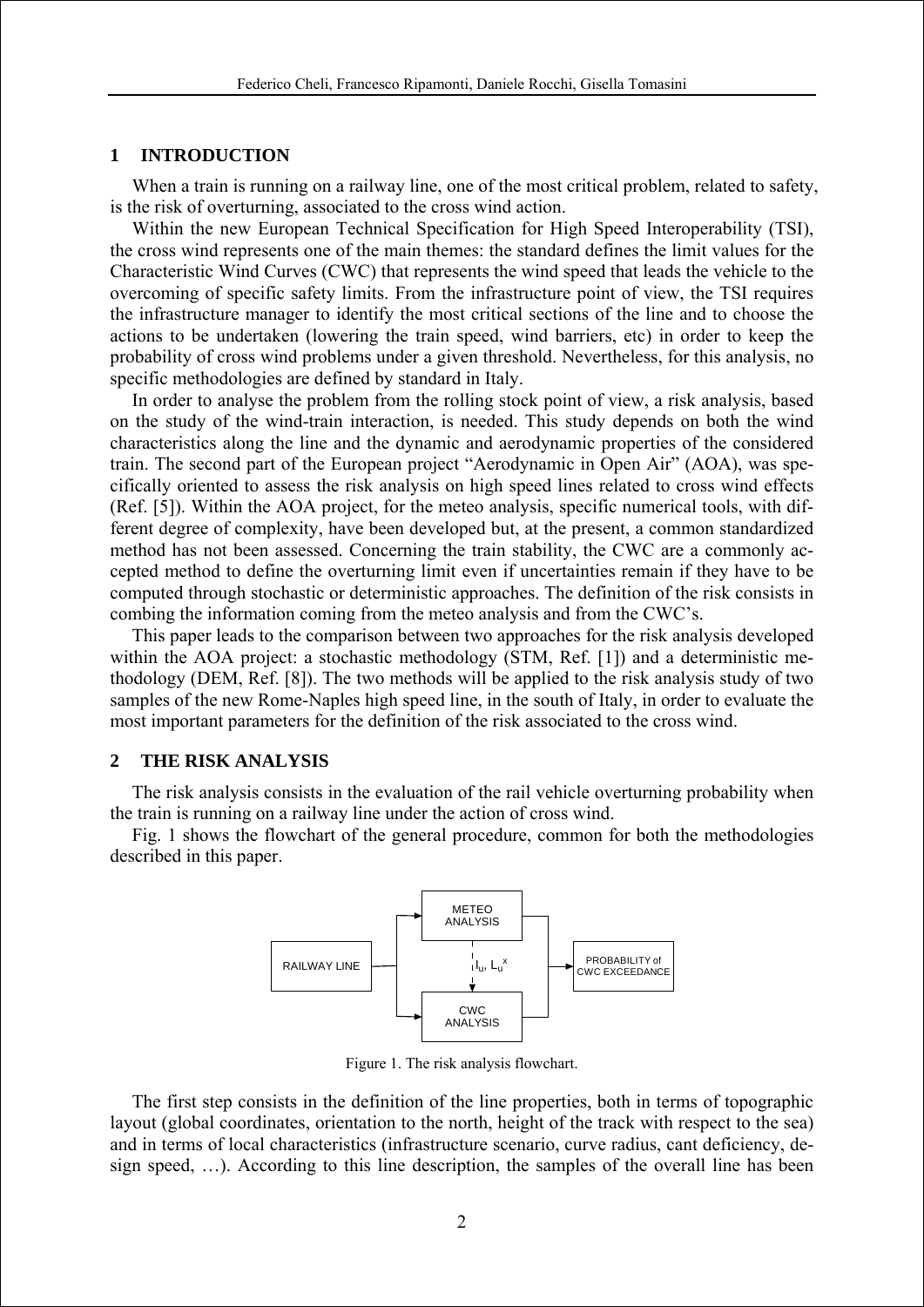divided into homogeneous sections. Moreover, the line analysis provides the inputs that are required to carry out both the meteo study and the CWC calculation. The same infrastructure database has been adopted for both the methodologies.

The meteo analysis allows to define the wind characteristics in each homogeneous section of the line. In particular, in this paper, the same meteo study, carried out by the University of Genoa (Ref. [3]), for the RM-NP line, has been adopted for both the DEM and the STM. Starting from the meteo databases of anemometric stations of the Italian Air Force (AM), located in the neighbourhood of the line, a probabilistic analysis of the wind speed and wind direction along the line was performed. The final outputs of the meteo analysis are the distributions of the directional cumulative probability  $\mathbf{p_w}$  of the mean and gust wind speed (isoquantile), defined on each homogeneous section of the line (Fig. 2).



Figure 2. The cumulative probability distributions  $\mathbf{p}_w$  of mean and gust wind speed.

The Characteristics Wind Curve (CWC) are evaluated in this paper using two different alternative procedures: a stochastic methodology (STM), developed by the researchers of the Mechanical Department of Politecnico di Milano, and a deterministic methodology (DEM), based on a procedure proposed, within the AOA project, by the SNCF group.

The calculation of the probability of CWC exceedance (POE) along the line is carried out, according to both STM and DEM, by combining the wind probability of occurrence, evaluated through the meteo study, and the wind speed that leads the vehicle to overcome the safety limit (CWC). Both the wind and the CWC distributions are treated as stochastic variables according to STM while, according to DEM, the CWC represents a deterministic threshold.

#### **3 THE CWC CALCULATION**

For each homogeneous section of the line, both the methodologies, described in this paper, compute the Characteristic Wind Curves (CWC) through MultiBody Simulations (MBS) of the train dynamic response under aerodynamic cross wind forces (Ref. [1], Ref. [5]).

The main difference between the two methodologies is that while, with the STM, the windtrain interaction is considered as a random process, with the DEM, the dynamic response of the train to turbulent wind is evaluated through a deterministic approach.

According to the STM, different CWC can be defined (Ref. [1]) for the same wind scenario. With this procedure, in each point of the line, a distribution of CWC is calculated accounting for the statistical wind properties of the considered section (turbulence intensity, Iu, and integral length scale,  $L_{u}^{x}$ ), evaluated through the meteo analysis (dashed line, Fig. 1).

On the other hand, according to the DEM, the CWC is evaluated with the TSI approach (Ref. [2]), where the effect of turbulent wind is modelled through an equivalent impulsive input gust (Chinese hat profile). According to this methodology, the wind properties are fixed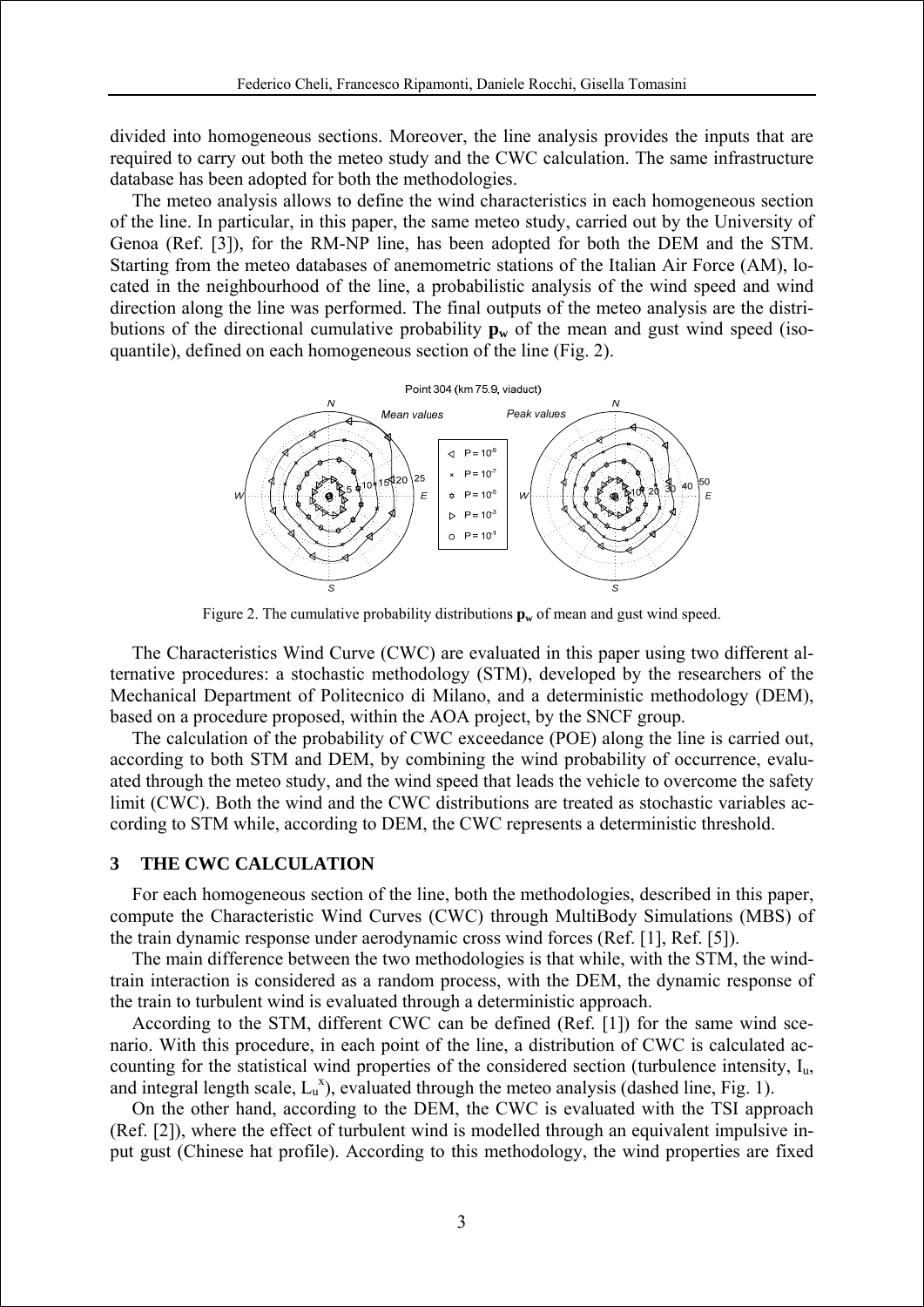$(I_u=24.5\%$  and  $L_u^x=96$ m) and only one CWC is calculated through the simulation of the dynamic response of the vehicle (the same adopted for the STM) to this equivalent gust.

The second difference between the two approaches consists in the application of CWC to the whole line. From a theoretical point of view, for the risk analysis, the CWC should be evaluated, in each point of the line, accounting for the specific aerodynamic effects induced by the infrastructure characteristics of the site through the aerodynamic coefficients (Ref. [1]). Anyway this should lead to a lot of wind tunnel tests to estimate the aerodynamic coefficients of the considered train with all the possible infrastructure scenarios (flat ground, viaducts and embankments of different geometries). Obviously, this approach is not feasible. The methodologies described in this paper propose different approaches, both based on empirical formula, that allow to extrapolate all the real infrastructure scenarios present along the line relying on two standard scenarios (flat ground and 6m high embankment, Ref. [2]).

In particular, for the embankment/cut scenarios, the STM considers that the aerodynamic forces acting on the train can be computed using the coefficients measured on the flat ground scenario in the range  $0^{\circ}$ -30° of angles of attack<sup>1</sup>, if the accelerated wind speed on top of the scenario (at an height if 2 m over the track) is adopted (Ref. [4]). As a consequence, according to the STM, the aerodynamic coefficients are evaluated only for the flat ground scenario, demanding to the meteo study the task to calculate, through empirical formula, related to the geometry of embankment/cut, the wind speed over the track, in correspondence of the train position to account for different infrastructure scenarios. The wind speed, at an height of 2m over the track, is evaluated by two different methods: starting from the wind speed calculated, in undisturbed flow, at an height of 4m over the terrain, or starting from the wind speed at 10m over the terrain, and considering the effect of the atmospheric boundary layer (Ref. [3]). The highest wind speed value (that is the most critical one) is then adopted.

Moreover, with the STM, the actual non compensated acceleration in each point of the line is considered through the MB simulation.

On the contrary, the DEM takes into account the infrastructure scenario effects and the non-compensated acceleration starting from the deterministic CWC calculated, through the TSI approach (Chinese Hat, Ref. [2]), for the standard 6m-high embankment in alignment. In this case, empirical transposition coefficients are directly applied to the CWC so that they are suitably scaled in order to consider the different embankment/cut geometries (Ref. [5]) and the actual non compensated acceleration associated to the considered curve. As a consequence, no comparison are possible between the methodologies in terms of CWC for all the sections of the line characterized by embankment/cut because the STM CWC are related to the wind speed measured over the embankment while the DEM CWC refer to the wind speed of undisturbed flow, away from the scenario.

For the viaducts, on the contrary, both the methodologies adopt the CWC calculated starting from the flat ground aerodynamic coefficients. With this scenario, according to both the procedures, the wind speed is evaluated, through the meteo analysis, at the viaduct height, accounting for the atmospheric wind profile boundary layer but neglecting the scenario effect.

In Fig. 3 a comparison between the CWC calculated with flat ground by both the methodologies is reported. The CWC calculated through STM are represented in terms of mean value and corresponding spread band and they are calculated for different statistical wind characteristics. The deterministic CWC, defined for a fixed wind scenario ( $I_u$ =24.5% and  $L_u$ <sup>x</sup>=96m), is contained, at all angles of attack, within the spread band of the stochastic curve but it does not necessarily correspond to its mean value neither to the lower value.

1

<sup>&</sup>lt;sup>1</sup> This range represents the interesting values for the cross wind analysis of high speed trains.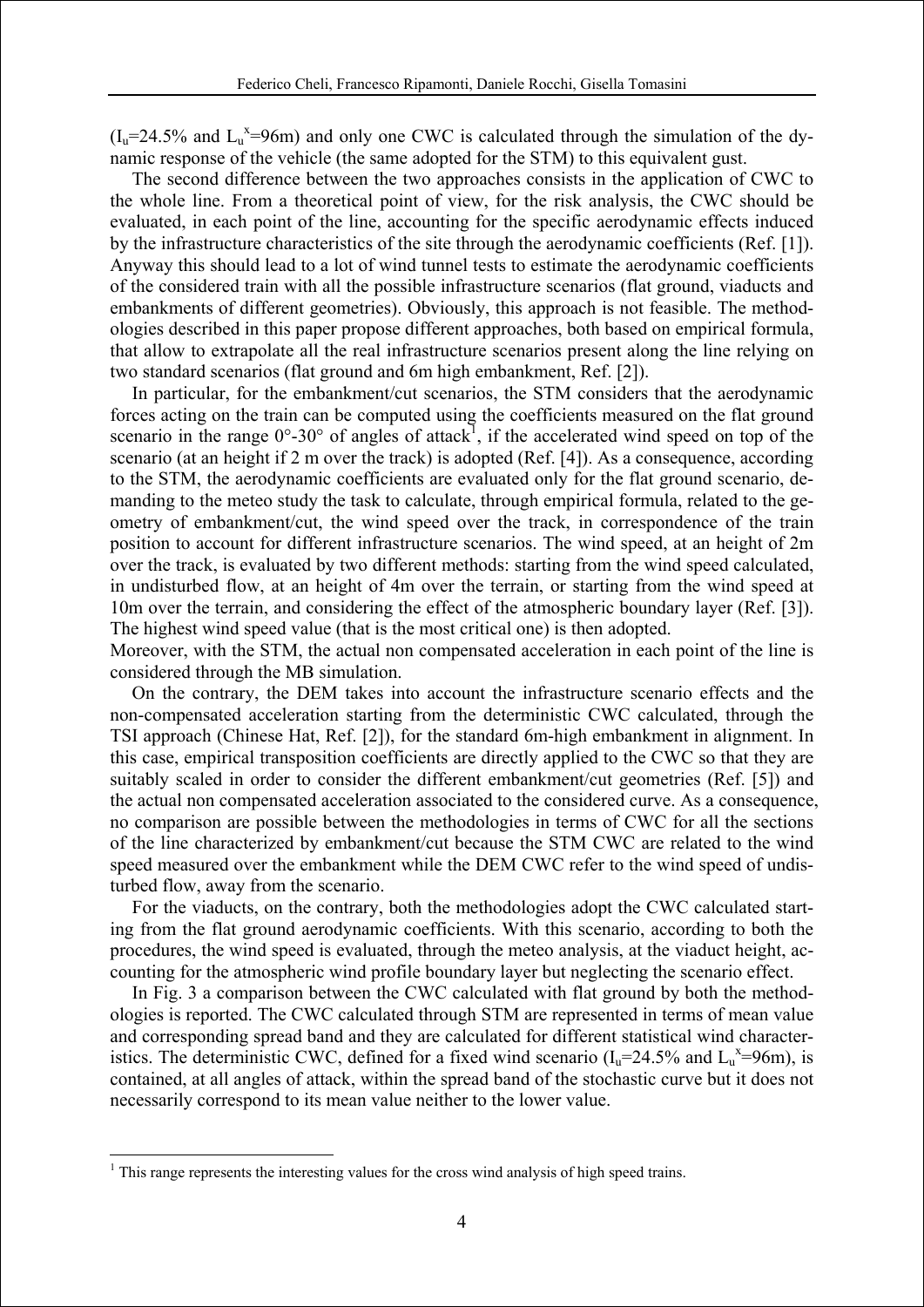In Fig. 4 the application of the CWC to the railway line is presented. For a specific section of the line (km 75.61 – viaduct), the wind properties are extracted by the meteo analysis and the STM CWC is calculated as a function of the wind direction. On the other hand, the DEM CWC is calculated, independently from the site properties, for the standard wind scenario  $(I_u=24.5\%$  and  $L_u^x=96$ m). The line direction is highlighted by a black line. It is possible to see that the larger differences arising for wind aligned to the line are due to the fact that the CWC calculated by the DEM are limited to a maximum value (saturation at 45 m/s). This discrepancy is not significant in terms of probability of CWC exceedance because, at these velocities, the corresponding probability is extremely low.

On the other hand, at the angles of attack corresponding to the wind about perpendicular to the line (about 70° and 250°), we can also see that while, for wind coming from the inside of curve (250°), the DEM CWC is similar to the mean value of the CWC distribution calculated through the STM, for wind coming from outside the curve (at 70°), the DEM CWC lies in correspondence of the upper limit of the spread band associated to the STM CWC.



Figure 3. CWC as a function of wind angle β,  $(V<sub>tr</sub>=300$ km/h) on viaduct, alignment: STM with different wind scenarios vs DEM.



Figure 4. CWC as a function of wind coming direction for the km 75.61 of RM-NP line: STM vs DEM.

#### **4 PROBABILITY OF CWC EXCEEDANCE (POE)**

According to the STM, the probability of exceedance (POE) of CWC is evaluated as the combined probability that two events contemporary occur:

- 1. the gust wind speed coming from the β direction is higher than a threshold  $\bar{U}_e$ ;
- 2. for a gust wind speed equal to the threshold  $\bar{U}_g$  and coming from the β direction, the limit of stability of 90% unloading of the wheels (that is the safety limit for the CWC definition) is overcome.

The combined probability of the two events  $\mathbf{p}_{i,\beta}$ , for the a specific wind direction  $\beta$  and an homogeneous section **i**, is calculated through the following formula:

$$
p_{i,\beta} = \int_{-\infty}^{+\infty} p_w (U_g, i, \beta)^* p_{\text{cyc}} (U_g, i, \beta) dU_g
$$
 (1)

representing the integral of the product between these wind speed cumulative probability distribution  $\mathbf{p}_w$  (defined through the meteo study) corresponding to the probability of the first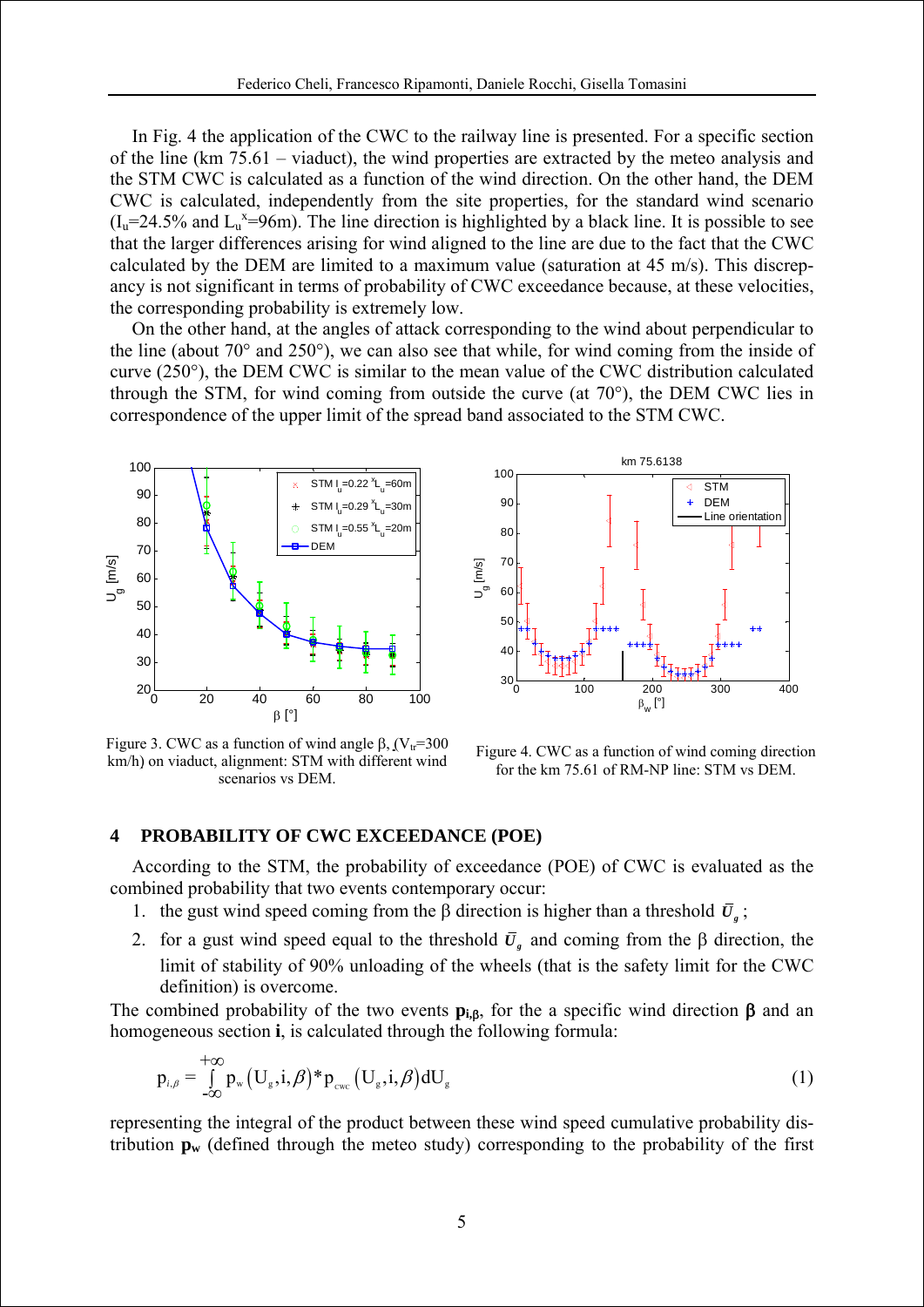event, and the CWC distribution  $p_{CWC}$ , associated to the probability of the second event. The POE for the  $i<sup>th</sup>$  section along the samples is:

$$
p_i = \int_0^{360} p_{i,\beta} d\beta
$$
 (2)

the integral over all the angles of the calculated combined probabilities **pi,**β.

According to the DEM, the CWC does not represent a stochastic distribution but a fixed threshold and, therefore, the POE corresponds to the probability that the wind speed, coming from the β direction, is higher than the CWC value ( $\bar{U}_i$ ) calculated for that wind direction (β). Since the output of the meteo study are the directional cumulative probability distributions for discrete probability values (iso-quantile  $\mathbf{p}_w$ ), for each wind direction  $\beta$  and section **i**, the POE **p**<sub>i,β</sub>, related to the specific CWC value  $\bar{U}_g$ , is evaluated by means of a linear interpolation between the probabilities of the two closest values of the CWC  $\bar{U}_r$ . Also in this case, the POE for the ith section along the samples (**pi**) is the integral, over the angles, of the calculated **pi,**<sup>β</sup> (eq. 2).

Fig. 5 shows, as an example, the POE evaluated on all the points of sample1 (km 72.82- 77.32) of the RM-NP line through the stochastic (STM) and the deterministic (DEM) methodology. The infrastructure characteristics along the sample are indicated through a symbol (E=embankment, V=viaduct, C=cut) followed by the height of the scenario (expressed in meters), positioned over an arrow that corresponds to the scenario extension. From Fig. 5 it is possible to observe that the main differences between the two methodologies arise in correspondence of the embankments 2.5m high (from km 77 to km 77.3) and 7.5m high (from km 73.2 to km 74 and from km 77.3 to km 77.5): in all these points, the probability assessed by the STM is higher than the corresponding value calculated by the DEM. On the other hand, in correspondence of most of the 7.5m high embankments and in correspondence of the 12.5m high embankments, there is a good agreement between DEM and STM.



Figure 5. Probabilities of CWC exceedance for sample 1 of RM-NP line: DEM vs STM.

In order to better understand the reasons of the differences between the methodologies results, in Fig. 6 and in Fig. 7, respectively for the km 73.5 and 74.5, the CWC and the wind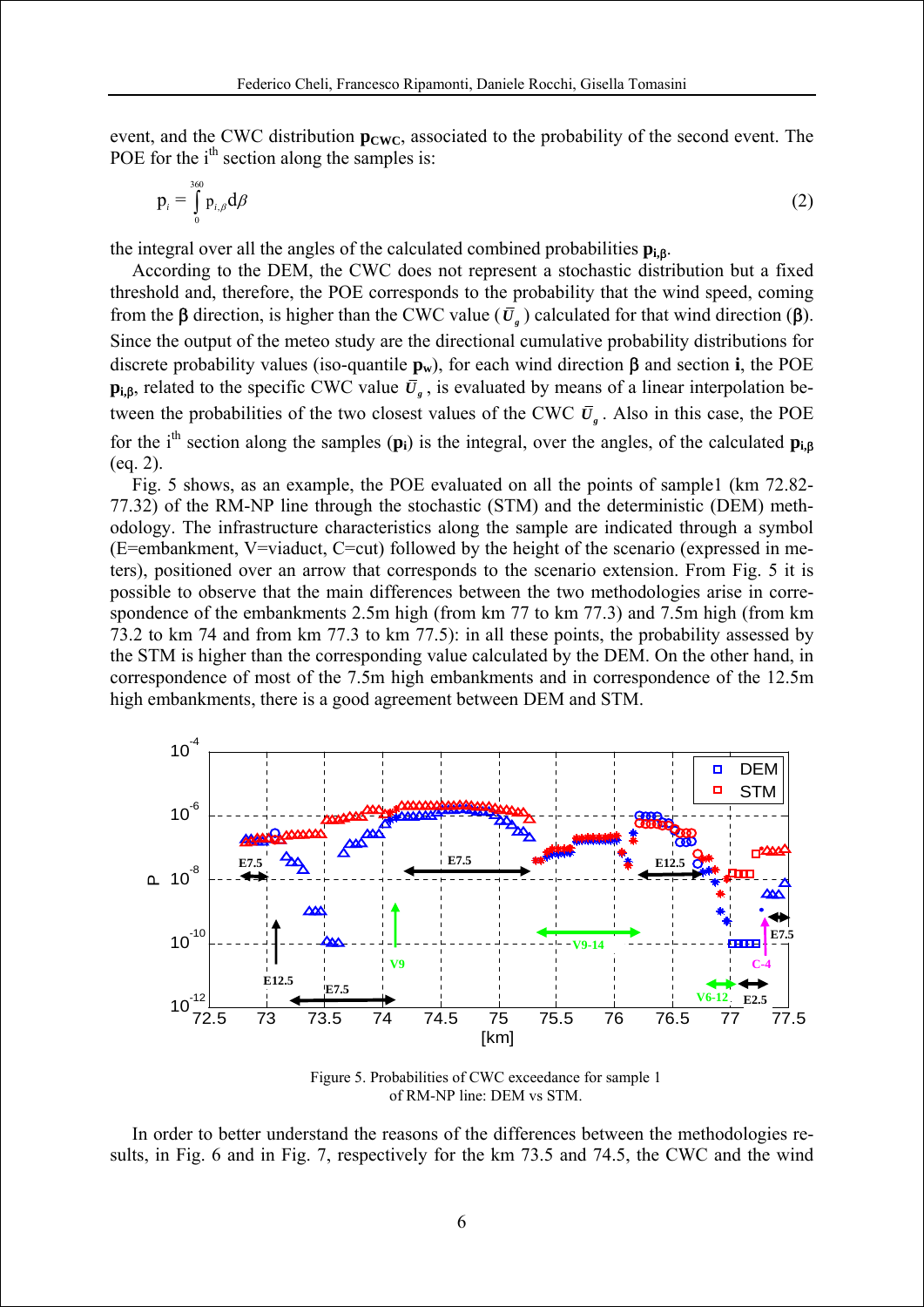cumulative probability functions  $p_w$  are shown for both DEM (on the left) and STM (on the right). The two analysed sections are characterized by the same infrastructure scenario and curve radius and by the same wind properties. According to the DEM, the wind speed cumulative functions are evaluated in undisturbed flow (without accounting for the infrastructure effect) while, according to the STM, the wind speed cumulative functions are calculated over the track, in correspondence of the train position. As already underlined in the previous paragraph, the wind speed at an height of 2m over the track (STM) is evaluated, through empirical formula (that allow to account for the speed up effect associated to the geometrical characteristics of the embankment/cut), by two different methods: or, starting from the wind speed calculated, in undisturbed flow, at an height of 4m over the top of the scenario, or starting from the wind speed assessed at 10m, by considering the effect of the atmospheric boundary layer (Ref. [3]).



Figure 6. Section km 73.5, 7.5m high embankment, CWC and wind cumulative probability functions  $p_w$ : DEM (left) vs STM (right).



Figure 7. Section km 74.5, 7.5m high embankment, CWC and wind cumulative probability functions  $p_w$ : DEM (left) vs STM (right).

By considering the wind speed cumulative probability functions in both Fig. 6 and Fig.7, it is possible to see that the wind speed calculated over the top of the scenario (right) is higher in modulus and it has a different distribution with respect to the wind in undisturbed flow (left). Nevertheless, the increment of the wind speed from undisturbed flow (DEM, left) to above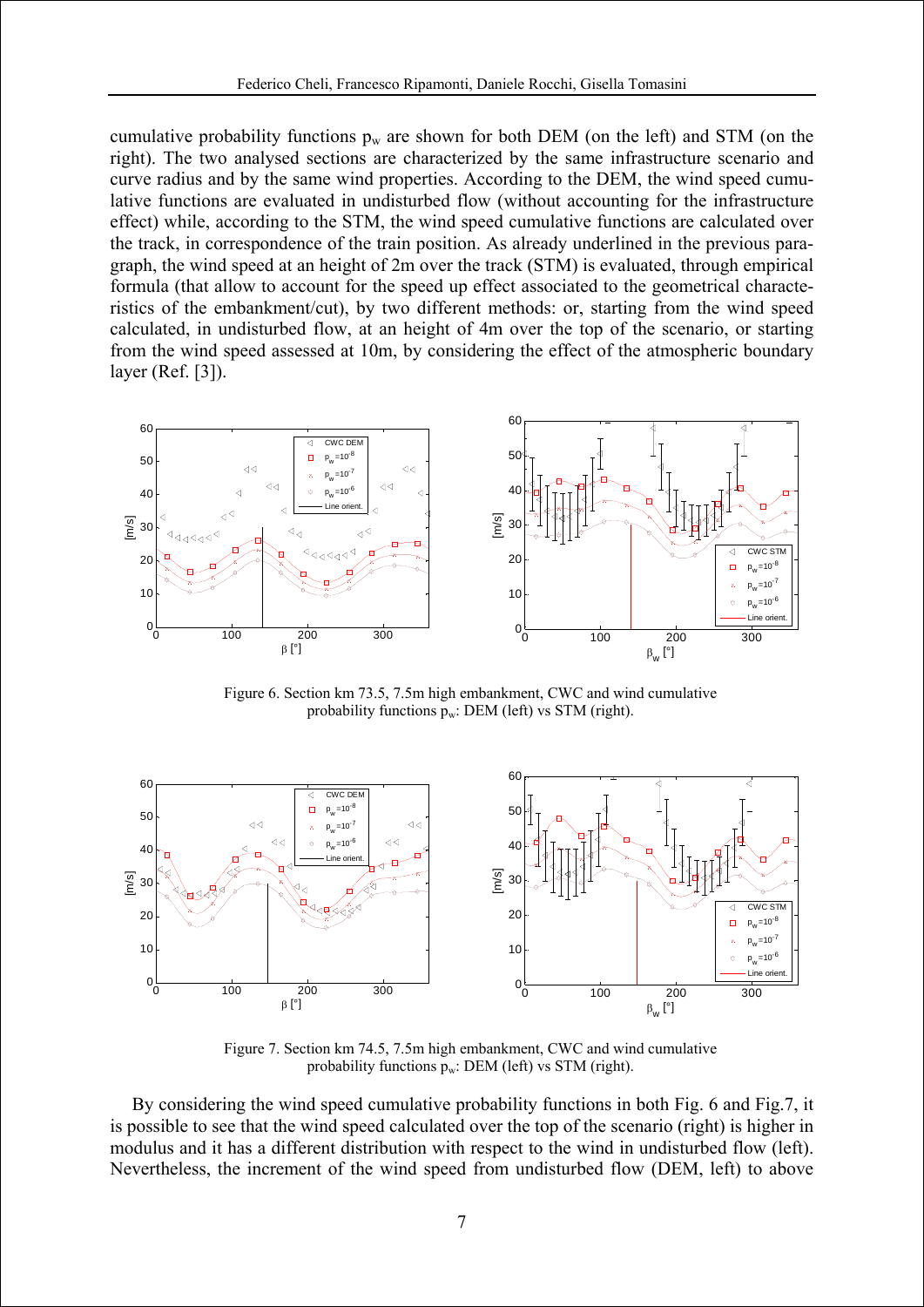the track (STM, right), associated to the infrastructure, is much more significant at km 73.5 (Fig. 6) than at km 74.5 (Fig. 7). This discrepancy is associated to the two different ways of calculating the wind speed over the top of the scenario.

By looking again at Fig. 5, it is possible to observe that the agreement in correspondence of the viaducts of different heights is very good: in this case no corrective empirical formula associated to the scenario geometry are adopted in the calculation of the wind speed cumulative probability functions because both the methodologies adopt the flat ground CWC and the wind speed is evaluated at the height of the viaduct but without accounting for the scenario effect. In these sections, the differences between DEM and STM are due only to the effects of the wind properties on CWC (that are considered by the STM but not by the DEM) and to the different definition of the CWC, as probability distribution or a threshold, in the calculation of POE. From Fig. 4 we have observed that, where the CWC are lower, in correspondence of the most significant values for the calculation of the probability of CWC exceedance, i.e. when the wind is perpendicular to the line, coming from inside the curve (at about 250°), the CWC evaluated by the DEM exactly corresponds to the mean value of the CWC distribution calculated through the STM. This result allows to justify the good agreement found between DEM and STM in terms of probability of CWC exceedance.

From these observations it is possible to conclude that the differences in correspondence of the embankments (2.5m and 7.5m high) are mainly due to the different ways of applying the empirical formula to correctly accounting for the embankment geometry.

Nevertheless, despite of the differences, the trend of probability found with both the methodologies is very similar and, according to both the approaches, the most exposed zone of the considered sample is the embankment 7.5m high, around the km 74.5.



Figure 8. Probabilities of CWC exceedance for sample 2 of RM-NP line: DEM vs STM.

Fig. 8 shows the POE evaluated for the sample 2 (km 136-142.3) of the RM-NP line through the stochastic (STM) and the deterministic (DEM) methodology. Also for this sample, the symbol (E=embankment, V=viaduct, C=cut) followed by the height of the scenario (expressed in meters) allows to know the geometrical characteristics of the infrastructure in the considered point. From Fig. 8 it is possible to see that the main differences are in correspon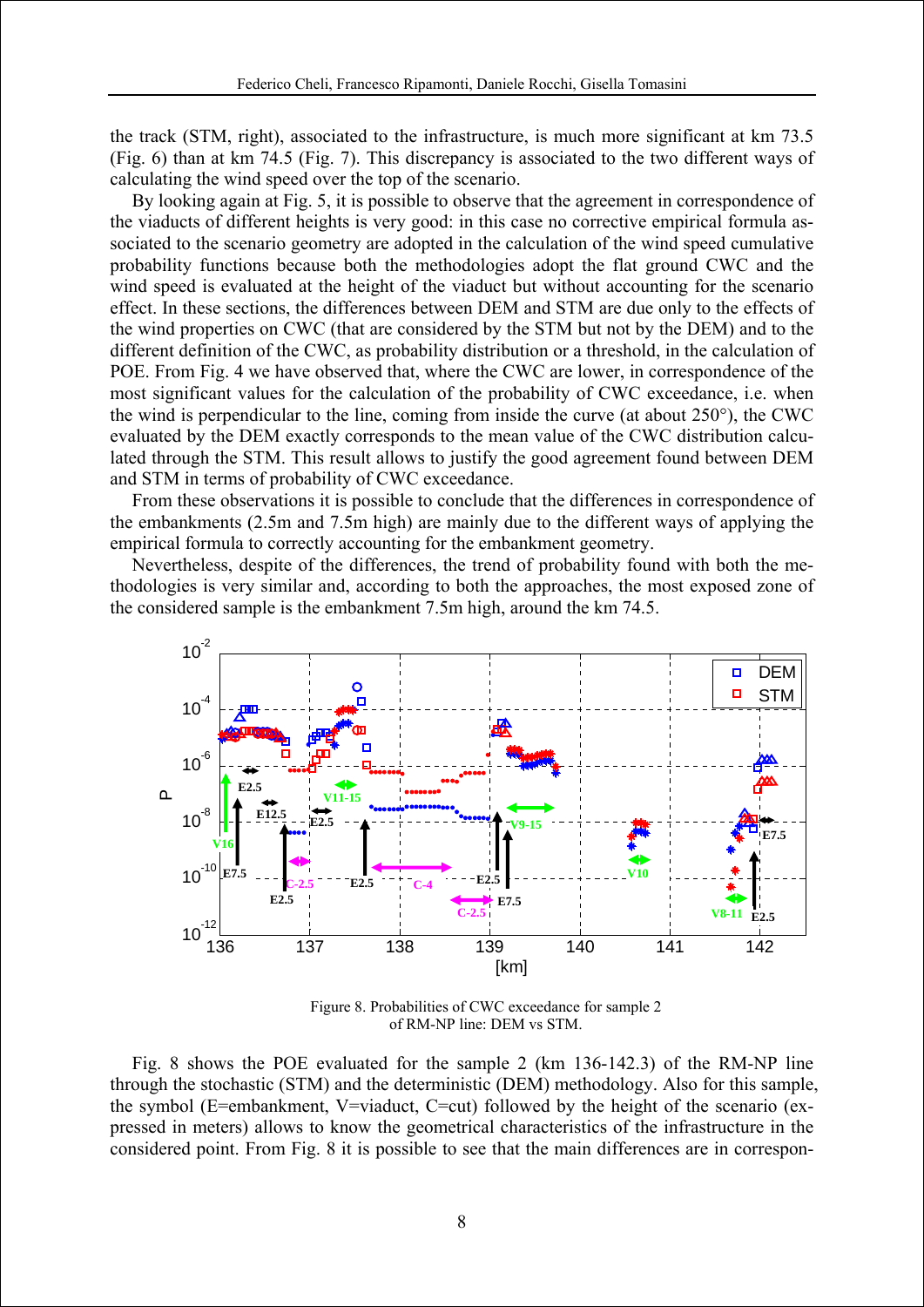dence of cuts while, also in this case, there is a very good agreement between the results of the two methodologies in correspondence of the viaducts.

If we deeply investigate for example the point at km 139 (Fig. 9), it is possible to see that while the wind speed cumulative probability functions, evaluated according to both DEM and STM, are almost equivalent, the CWC evaluated with the two approaches are very different. In this case it is possible to deduce that, in correspondence of the cut, the two empirical formula adopted, within the DEM, for the transposition of CWC and, within the STM, for the calculation of the wind speed over the track, are not equivalent.

From the comparison carried out on both the samples we can conclude that the most important differences between the two methodologies are associated to the different ways of applying the empirical formula to account for the speed up/speed down effects related to the embankment/cut geometries. On the other hand, the trend of POE, calculated through both the methods along the two considered samples, is qualitatively very similar.



Figure 9. Section km 139, -2m dept cut, CWC and wind cumulative probability functions  $p_w$ : DEM (left) vs STM (right).

#### **CONCLUSIONS**

Two different methodologies, for the cross wind risk analysis on high speed railway lines, developed within the AOA project, have been compared.

The stochastic methodology (STM) is based on both a meteo study, providing the probability of occurrence of wind gusts on the specific considered site, and a stochastic approach for the evaluation of the Characteristics Wind Curve (CWC) probability distribution. The infrastructure effects are accounted for the wind speed that is evaluated not in free stream but in correspondence of the train position (at 2m height from the track).

On the other hand, according to the deterministic methodology (DEM), while the wind speed data are evaluated through the same meteo analysis, the CWC are defined starting from the TSI standard and in modifying it through empirical formula that account for the speed up/speed down effects associated to the embankments/cuts.

The probability of CWC exceedance is then calculated, according to both the methodologies, as the combined probability of the wind gust velocity occurrence and of the overcoming of the safety limit adopted for the definition of the CWC.

A comparison between the two methodologies has been carried out analyzing two samples of the Rome-Naples high speed railway. The results show a good agreement between the two methods: the trend of POE, calculated by STM and DEM along the two considered samples,